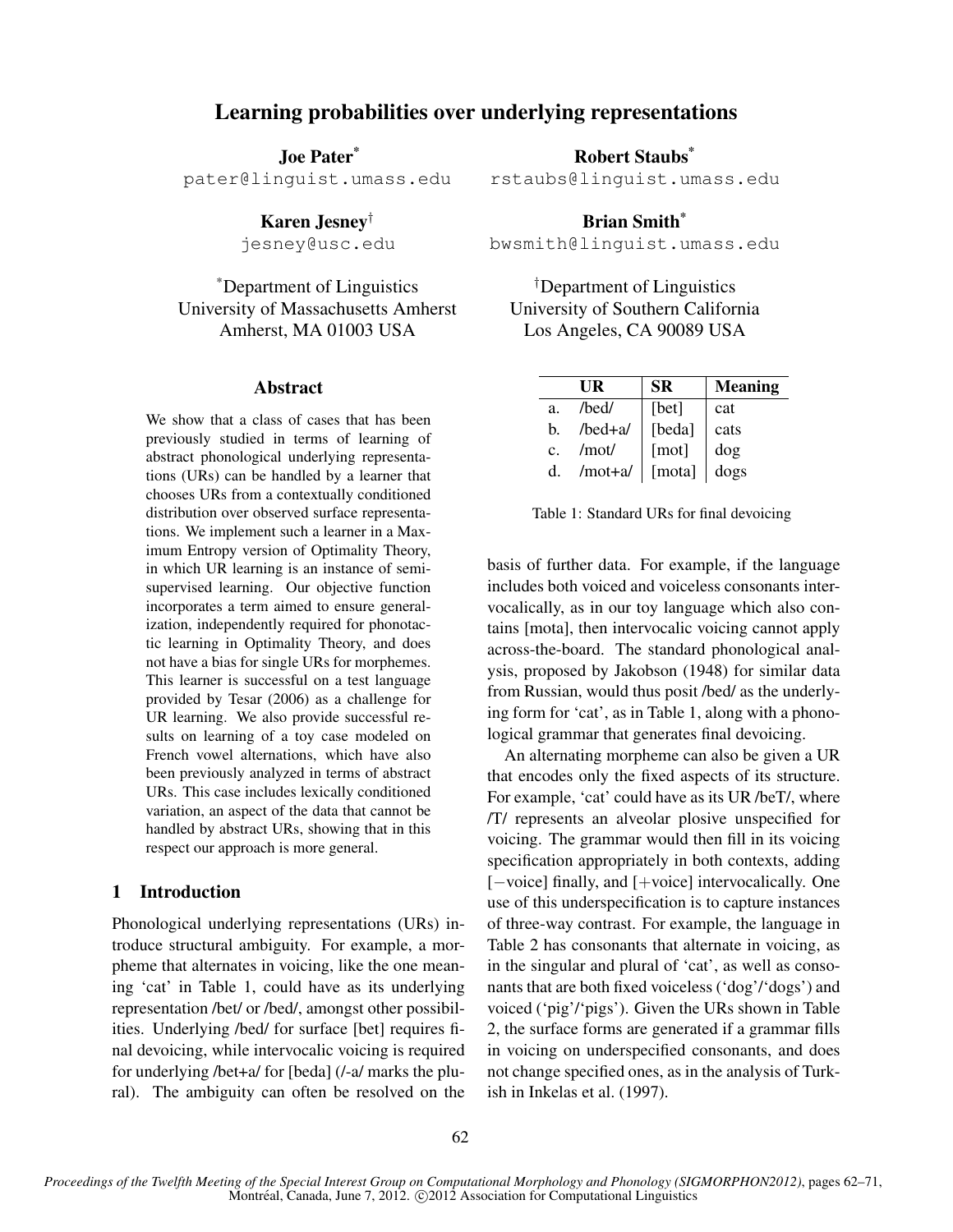|                | UR          | <b>SR</b> | <b>Meaning</b> |
|----------------|-------------|-----------|----------------|
| a <sub>1</sub> | $/$ heT $/$ | [bet]     | cat            |
| h.             | $/beT+a/$   | [beda]    | cats           |
| $C_{\cdot}$    | /mot/       | [mot]     | dog            |
| d.             | $/mot+a/$   | [mota]    | dogs           |
| e.             | /wid/       | [wid]     | pig            |
| f.             | /wid+a/     | [wida]    | pigs           |

Table 2: Underspecified URs and ternary contrast

There are alternatives to this sort of underspecification. For example, the analysis of Turkish in Becker et al. (2011) posits lexically specific intervocalic voicing, applying to some words but not others. Here we pursue the learning consequences of a proposal in Kager (2008), which involves a grammar that chooses different URs across surface contexts. In this example, /bet/ would be chosen when the morpheme occurs word-finally as in [bet], and /bed/ when it occurs prevocalically, as in [beda] (see Table 3 rows a. and b.). This is a kind of *over*-specification in that the meaning 'cat' has two phonological URs. The non-alternating morphemes /mot/ and /wid/ differ in having only a single UR, with voiceless and voiced final consonants respectively, thus yielding the three-way contrast.

Grammars must be able to choose between URs across surface contexts in order to handle phonologically conditioned suppletive allomorphy - i.e. alternation between forms of a morpheme that are not relatable by a phonological derivation even though the contexts in which each occurs is phonologically defined. The alternation between the forms of the indefinite determiner 'a' and 'an' in English is sometimes analyzed as UR choice, since there is no general process in English of [n] insertion or deletion, but the conditioning context is phonological (vowel*vs.* consonant-initial following word). That grammars have the power to choose URs in this way is uncontroversial; the only controversies concern the proper formalization of UR choice, and whether particular cases involve UR choice or derivation (Nevins, 2011).

Kager's proposal for ternary contrast is unusual in that it uses UR choice for cases that do seem relatively amenable to analysis in terms of derivations from single URs. Phonologists tend to regard a UR

|                | UR        | SR     | <b>Meaning</b> |
|----------------|-----------|--------|----------------|
| a.             | /bet/     | [bet]  | cat            |
| b.             | /bed+a/   | [beda] | cats           |
| $\mathbf{c}$ . | /mot/     | [mot]  | dog            |
| d.             | $/mot+a/$ | [mota] | dogs           |
| e.             | /wid/     | [wid]  | pig            |
| f.             | $/wid+a/$ | [wida] | pigs           |

Table 3: UR choice and ternary contrast

choice analysis as more of a last resort, but as far as we know, there exists no explicit proposal for when an analyst, or a learner, should adopt an analysis with multiple URs for a single morpheme, and when a single UR analysis is required.

One worry about a multiple UR analysis is that it could fail to generalize appropriately. If a learner simply memorized which phonological forms of each morpheme appeared in which contexts, it could fail to extract generalizations, such as the restriction against voicing of word-final consonants in our language in Table 1. This is of course a familiar general issue in learning, and it is the focus of our attention here. We consider a learner to have successfully acquired a language if it finds a grammar that generalizes appropriately, irrespective of the extent to which the learner uses a single phonological UR for each meaning.

Presumably, the assumption that multiple UR analyses of alternations are incompatible with generalization is the basis for their traditional last resort status in phonological theory. However, in at least the grammatical framework that we adopt, and probably in many others, it is possible to construct analyses in which alternations are handled by UR choice, and in which generalizations are still captured. A concrete example is provided by the analysis of the final devoicing language illustrated in Tables 4 and 5, and also by each of the results of the learning simulations presented in sections 3 and 4.

Table 4 shows the distribution over URs that our learner, described with references to precedents in the next section, posits for the final devoicing language. The learner's final grammar is using UR choice to get context-appropriate surface forms of 'cat', as can be seen in rows a. and b. The grammar usually picks /bet/ as the UR for 'cat' when it oc-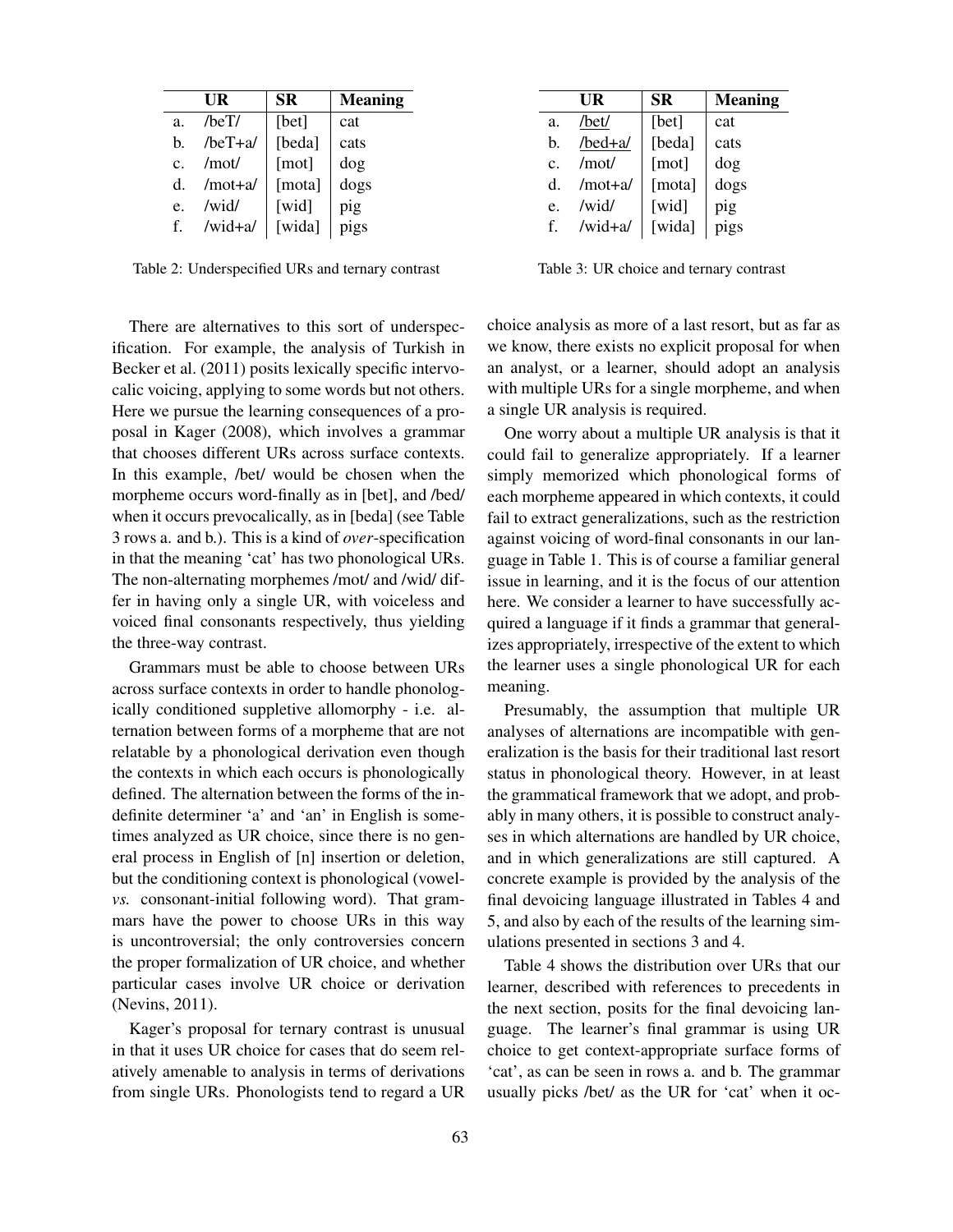|             | UR                                       | <b>SR</b>                               | <b>Meaning</b> |
|-------------|------------------------------------------|-----------------------------------------|----------------|
|             | a. /bet/ $(0.92)$ /bed/ $(0.08)$   [bet] |                                         | cat            |
| h.          | /bed+a/                                  | [beda] cats<br>[mot] dog<br>[mota] dogs |                |
| $c_{\cdot}$ | /mot/                                    |                                         |                |
| d.          | /mot+a/                                  |                                         |                |

Table 4: Learned URs for final devoicing

curs finally as in [bet], and almost always picks /bed/ when it occurs prevocalically as in [beda]. This analysis diverges even further from standard phonological practice than Kager's ternary contrast analyses, since we have multiple URs where a single UR analysis would not require underspecification or a lexically specific grammar. Furthermore, in this analysis UR choice is probabilistic, as shown visually in Table 4 row a: /bed/ chosen as the UR in wordfinal position with probability 0.08. Probabilistic UR choice, which also diverges from the analytic norm in phonology, does not have any observable effect here since the URs neutralize to [bet], but we put it to use in the analysis of French in section 4.

These choices of URs and SRs are being made by a probabilistic weighted constraint version of Optimality Theory (OT) (Prince and Smolensky, 2004), described in the next section. The Input is a string of morphemes ('meanings'), and a candidate is a (UR, SR) pair. Throughout this paper, the candidate URs for a morpheme are all and only its forms observed as SRs (given morphologically segmented words). For the current languages, we include as candidate SRs the identity maps from the URs, and the SRs formed by devoicing any final consonant, or voicing any intervocalic one.

There are three types of constraint. UR constraints (Zuraw, 2000; Boersma, 2001) demand a particular UR for a given morpheme, and are violated when a UR differs from the specified one (Boersma and Zuraw's own formalizations differ somewhat). In Table 5, there are two such constraints, CAT→/bed/ and CAT→/bet/. We omit UR constraints for non-alternating morphemes, since their candidate (UR, SR) pairs always have the same UR, and they always satisfy the single UR constraint. Faithfulness constraints demand (UR, SR) fidelity; here we employ only IDENT-VOICE, which requires a match in voicing specification (McCarthy

| <b>Constraint</b>        | <b>Devoicing</b> | <b>Contrast</b> |
|--------------------------|------------------|-----------------|
| $CAT \rightarrow$ /bed/  | 3.65             |                 |
| $CAT \rightarrow / bet/$ |                  |                 |
| <b>IDENT-VOICE</b>       | 6.05             | 43.62           |
| NO-CODA-VOICE            | 401.41           | 39.83           |
| <b>INTER-V-VOICE</b>     | 194              | 39.83           |

#### Table 5: Learned weights

and Prince, 1999). Finally, Output constraints (AKA Markedness constraints) place demands on the SRs. Here we use NO-CODA-VOICE, which penalizes final voicing, and INTER-V-VOICE, which penalizes an intervocalic voiceless consonant.

Table 5 shows the weights for the constraints that were found for the final devoicing language (Devoicing), and for the language with ternary contrast (Contrast); these yield with high probability the (UR, SR) choices for Tables 4 and 3 respectively. The competition between (/bet/, [bet]) and (/bed/, [bet]) as (UR, SR) pairs for 'cat' illustrates the effects of the first three constraints. The two UR constraints obviously differ in their assessments of the two candidates, as does IDENT-VOICE, which prefers the faithful mapping (/bet/, [bet]) over a voicing change in (/bed/, [bet]). For the final devoicing language, the summed weight of IDENT-VOICE and CAT $\rightarrow$ /bet/ (6.05) is greater than the weight of CAT $\rightarrow$ /bed/ (3.65), and so the grammar assigns higher probability to (/bet/, [bet]), as shown in Table 4. For the ternary contrast language on the other hand, the UR constraints have zero weight, and so the decision is fully determined by the relatively high weighted IDENT-VOICE, favoring (/bet/, [bet]).

Even though the learner of the final devoicing language has not acquired the single UR of the traditional phonological analysis, it has acquired a contextually conditioned distribution over UR choices that is appropriate for the learning data. There are weights on the UR constraints that would fail to yield this result. For example, if CAT→/bet/ had a sufficiently high weight relative to the other constraints, then the UR would be fixed as /bet/, and there would be no weighting of the remaining constraints that would pick both [beda] as the highest probability candidate for 'cats', and [mota] as the highest probability candidate for 'dogs'.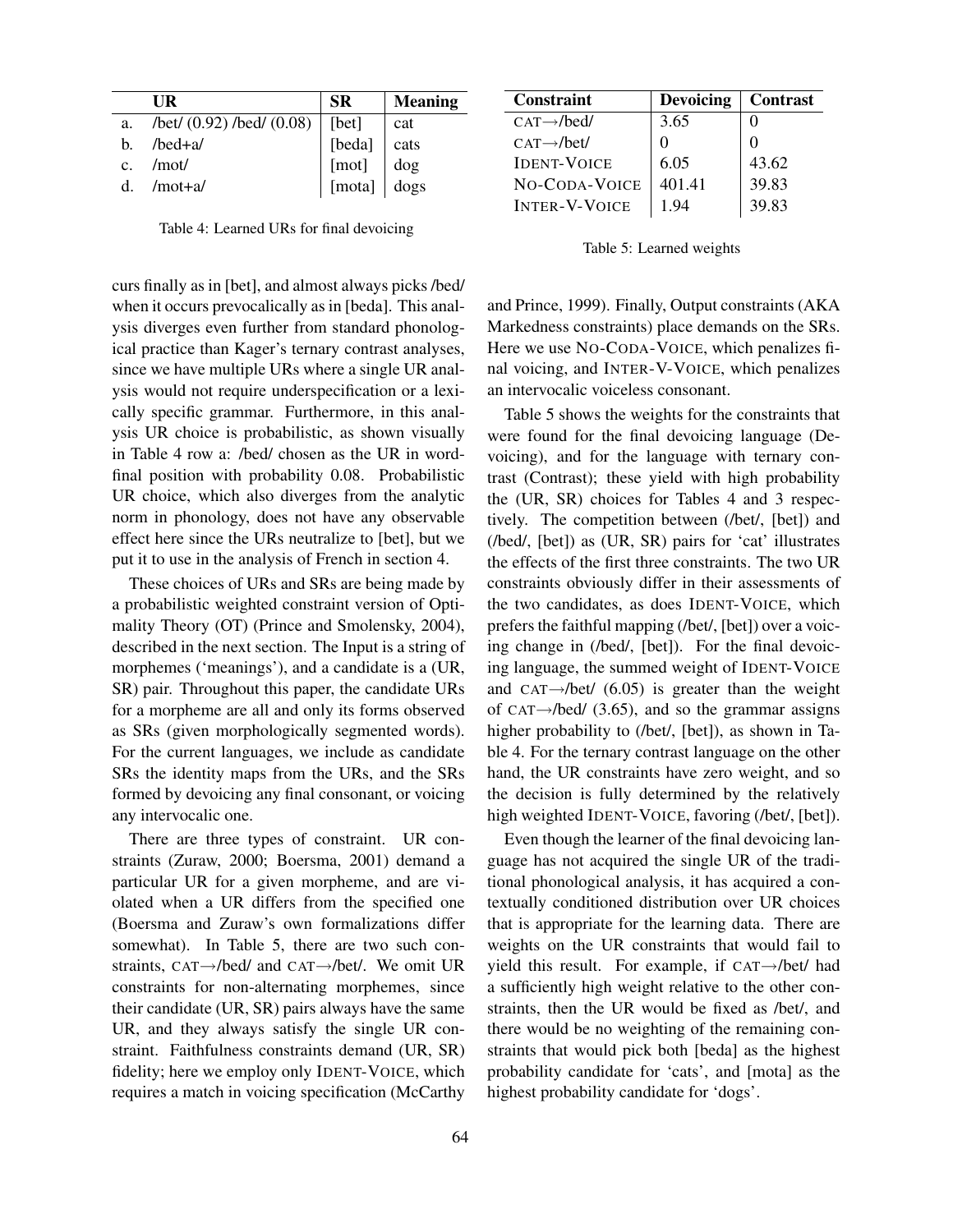Anticipating the discussion of learning in the next section, the weight configuration just described can form a local minimum for our learner. In our simulations, it does not fall into this minimum, nor others like it, when weights are initialized at zero.

The effects of the Output constraints are seen in the choice of URs for 'cat' across phonological contexts in both the final devoicing and ternary contrast languages. NO-CODA-VOICE prefers wordfinal (/bet/, [bet]) over (/bed/, [bed]), and INTER-V-VOICE prefers intervocalic (/bed+a/, [beda]) over (/bet+a/, [beta]). The high weight on IDENT-VOICE in the ternary contrast language results in very low probability for the unfaithful (UR, SR) mappings (/bed/, [bet]) and (/bet+a/, [beda]). The weights for the coda devoicing language are such that a nonnegligible proportion of the probability is reserved for unfaithful (/bed/, [bet]).

Since we have in the case of final devoicing an example of a multiple UR analysis for a language with a phonological regularity, we need to ask whether the grammar generalizes appropriately. The answer is yes. Because of the high weight of NO-CODA-VOICE (401.41) and relatively low weight of IDENT-VOICE (6.05), an underlying voiced obstruent will with extremely high probability map to a surface voiceless one in word-final position. In generating final devoicing this grammar produces predictable relationships between morphologically related words. For example, if a learner with this grammar were to see a plural like [maga] and no singular form, it would posit only /mag/ as the UR for the root. Nonetheless, it would predict with probability near 1 that the singular is pronounced [mak].

Given the observed data from the language in Table 4, it would not have been necessary for the learner to construct a grammar that generalizes in this way. For example, the grammar learned for the ternary contrast language also generates the alternation between [bet] and [bed+a], without producing generalized final devoicing. We thus require a learner with a bias for generalization. Our learner, described in the next section, meets this requirement by incorporating an independently motivated preference for high weighted Output constraints, and low weighted Faithfulness. After describing the learner, we go on to provide simulations for somewhat more complex learning problems.

## 2 The grammar and learning models

In Maximum Entropy or MaxEnt grammar (Goldwater and Johnson, 2003), the probability of an input/output pair  $(x_i, y_{ij})$  is determined by its *harmony*. The harmony  $H_{ij}$  of such a pair is the sum of constraint violations  $f_c(x_i, y_{ij})$  scaled by the weights of the constraints  $w_c$ .

$$
H_{ij} = \sum_c w_c f_c(x_i, y_{ij})
$$

This definition of harmony is a common property of grammars that use weighted constraints, as in Harmonic Grammar (Smolensky and Legendre, 2006). A MaxEnt grammar maps harmonies to probabilities, where the probability of a particular output for a particular input  $p(y_{ij} | x_i)$  is proportional to the exponential of its harmony. These exponentials are normalized within an input, yielding probability distributions.

$$
p(y_{ij} \mid x_i) = \frac{1}{Z_i} e^{H_{ij}}
$$

$$
Z_i = \sum_{j'} e^{H_{ij'}}
$$

As discussed above, our output candidates are more elaborate than simple surface forms. Instead, inputs are strings of morphemes and candidates are (UR, SR) pairs. A string of input morphemes  $x_i$ can map to an SR  $y_{ij}$  in potentially many ways through many possible URs. Each of these (Input, UR, SR) triples potentially incurs distinct constraint violations. The Input/UR pairing is controlled by the UR constraints, while the UR/SR pairing is controlled by Faithfulness. We thus expand our definition of the probability of a mapping from Input to SR to include all options for the URs  $z_{ijk}$ .

$$
p(y_{ij} \mid x_i) = \sum_k p(y_{ij}, z_{ijk} \mid x_i)
$$

The probabilities  $p(y_{ij}, z_{ijk} | x_i)$  are defined just as for simple input/output probabilities—they simply include a contribution from candidates on URs. This definition encodes an idea that all URs are potentially valid ways of reaching a particular SR, determined only by the relevant violations of constraints, and does not require a single UR to exist for every Input/SR pairing.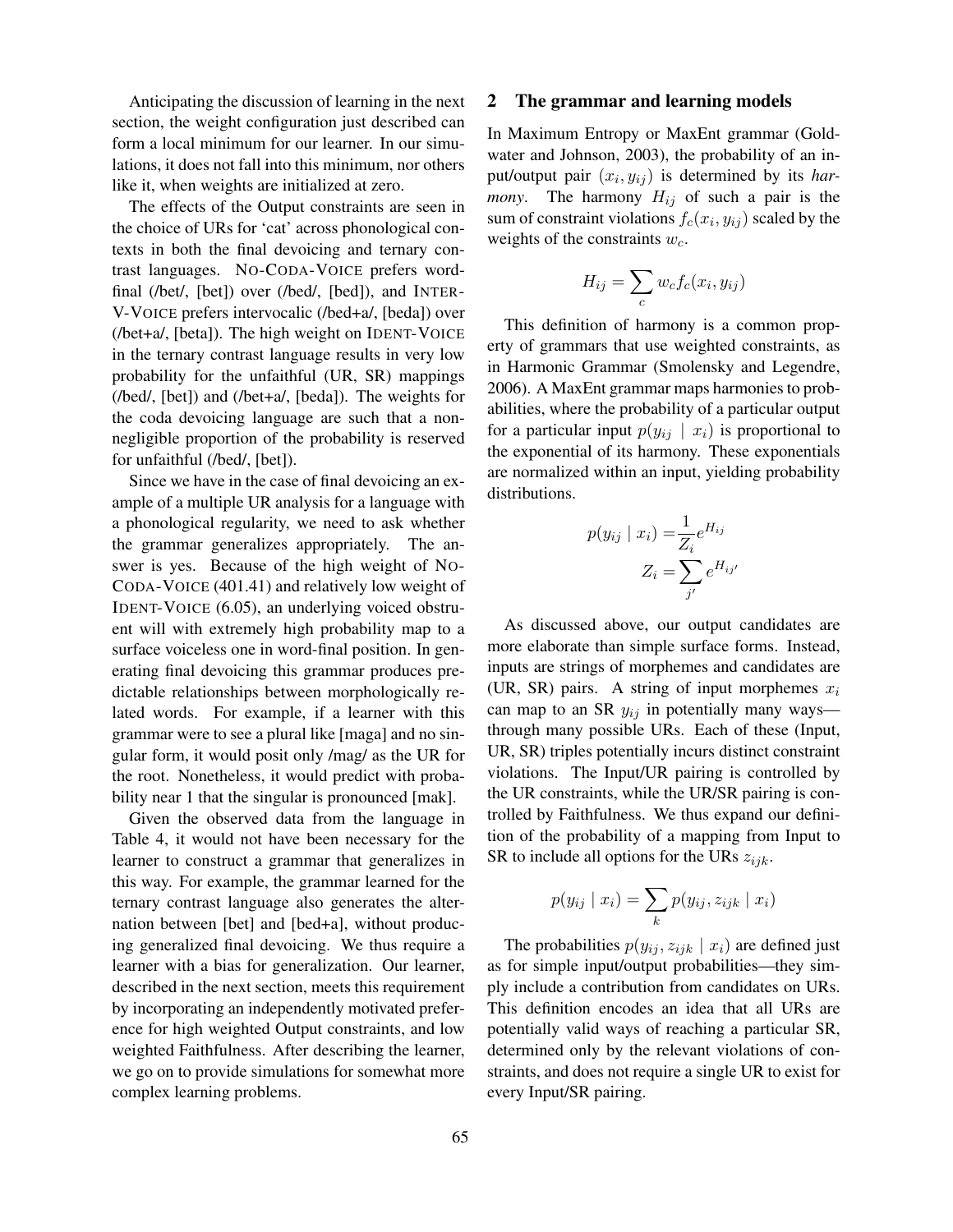The URs  $z_{ijk}$  considered for an input  $x_i$  are determined by the UR constraints. A UR  $z_{ijk}$  is included in the probability calculation for input  $x_i$  only if there exists some constraint  $x_i \rightarrow z_{ijk}$ . These UR constraints, in turn, rely on observed mappings. For every SR  $y_{ij}$  corresponding to an input  $x_i$ , we include a UR constraint  $x_i \rightarrow y_{ij}$ . Thus the candidate URs are simply observed surface forms. In the case of a non-alternating form, only one UR constraint will be included and thus only one UR is entertained. In such cases these constraints are always satisfied; we therefore omit them from our analyses without loss of correctness.

This grammatical framework allows a way of viewing the problem of learning as somewhat agnostic with respect to URs. The learner observes some particular distribution over SRs for a particular input morpheme string and can make any consistent choice about the distribution over URs. It is in this respect that our approach diverges most importantly from prior work on learning URs in Optimality Theory-like frameworks. Our model incorporates ideas from Apoussidou (2007), who uses UR constraints for on-line learning of URs in a probabilistic OT framework, and Eisenstat (2009), who uses a log-linear model very similar to ours. Our approach differs, however, in that learning of unique URs is not taken as a goal.

With the above explicit statement of probabilities, the learner's problem is then to minimize the distinction between its predicted Input/SR distribution and the observed probabilities. For the results presented here, we minimize the Kullback-Leibler (KL) divergence (Kullback and Leibler, 1951) between the predicted distribution  $p_w$  and observed distribution  $p^*$ .

$$
D(p^* \mid\mid p_w) = \sum_{i} \sum_{j} p^*(y_{ij} \mid x_i) \log \frac{p^*(y_{ij} \mid x_i)}{p_w(y_{ij} \mid x_i)}
$$

We use an L2 (Gaussian) prior (Tychonoff and Arsenin, 1977) on the weights. Such a prior introduces a pressure for lower weights, which is especially important for categorical learning cases (in which KL minimization reduces to likelihood maximization). These problems contain probabilities at unity, causing weights to scale arbitrarily high without additional restriction. We used a regularization

with  $\sigma^2 = 10,000$  for all solutions presented in this paper.

$$
w^* = \underset{w}{\text{argmin}} D(p^* \mid p_w) + \frac{1}{2\sigma^2} \sum_c w_c^2
$$

We also include in our prior a term that maximizes the sum of the weights of Output constraints, and minimizes the sum of the weights of Faithfulness constraints. The objective function remains bounded from above by the L2 prior, and is also bounded from below by a restriction to non-negative weights. This term is adapted from research on phonotactic learning in OT starting with Smolensky (1996); see further references in Jesney and Tessier (2011). It resembles somewhat the R-measure of Prince and Tesar (2004), but unlike the R-measure this added prior is continuous, improving performance in optimization.

$$
\lambda \left( \sum_{f \in F} w_f - \sum_{o \in O} w_o \right)
$$

In experimentation, we found that this term was necessary to ensure generalization; the L2 prior alone, even with a smaller variance for Faithfulness than Output constraints, was insufficient. It might be possible to create a more refined version of this term that is sensitive to dependencies between constraints, but this version has sufficed for our purposes. The scaling factor  $\lambda$  controls the relative importance of generalization compared to KL minimization. For the solutions presented here, the value of  $\lambda$  was chosen on the basis of repeated optimizations.  $\lambda$  was decreased gradually until a criterion level of performance was reached. For categorical cases, this criterion level was a likelihood of greater than 0.95. For non-categorical cases, criterion was a sum squared error of less than 0.05. The minimization problem presented here was solved using the L-BFGS-B method (Byrd et al., 1995) as implemented in R (R Development Core Team, 2010), and all optimizations were constrained to use nonnegative weights, with weights initialized at zero.<sup>1</sup>

<sup>&</sup>lt;sup>1</sup>Scripts and input files are available at http://blogs.umass.edu/hgr/examples-and-other-resourcesfor-perceptron-and-solver-r/.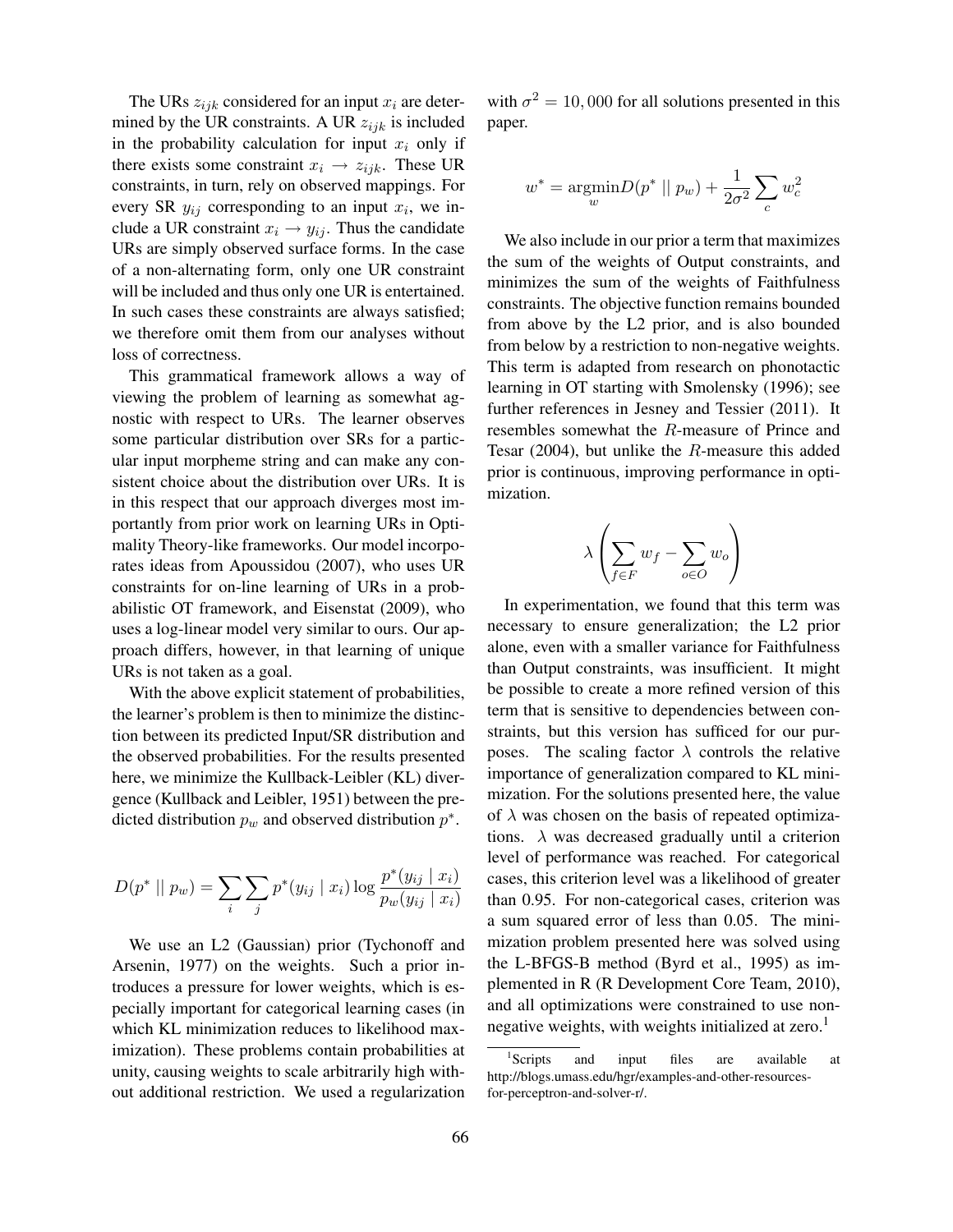|        | /rel            | /ra:-/                                         | /ró-/          | /rú:-/          |
|--------|-----------------|------------------------------------------------|----------------|-----------------|
| /-se/  | $\vert$ [rése]  | $\vert$ [rá:se] $\vert$ [róse]                 |                | $\vert$ [rú:se] |
| /-sá/  | [resá]          | [rasá]                                         | $\vert$ [rósa] | $\vert$ [rú:sa] |
| /-só:/ | $\vert$ [resó:] | $\vert$ [rasó:] $\vert$ [róso] $\vert$ [rú:so] |                |                 |

Table 6: Abstract UR analysis of Tesar's language

#### 3 Stress-length interaction

To illustrate some of the challenges of UR learning, Tesar (2006) provides the toy language in Table 6. The table shows the phonological results of combining four initial, perhaps root, morphemes with three final, perhaps suffix, morphemes. The phonologically relevant differences between the vowels are in length, marked with a colon, and stress, marked with an acute accent. The rows and columns are labeled with the URs that Tesar posits; we will discuss their justification shortly.

Stressed vowels can either be short or long, but there is an absolute surface restriction against stressless long vowels. The stress-alternating morphemes that have long allomorphs, 'ra' and 'so', show a predictable alternation in length: long when stressed, short when stressless. There is also a preference for stress on roots. Although the suffixes 'sa' and 'so' attract stress over roots 're' and 'ra', they lose their stress to fixed stress roots 'ru' and 'ro', and there are no fixed stress suffixes.

Tesar's URs represent the contrastive properties of the morphemes. The contrast between vowels that are long when stressed and those that are always short is encoded as an underlying difference in length. The contrast between the suffixes that attract stress and those that don't is similarly encoded as an underlying difference in stress, as is the contrast between roots that alternate in stress and those that don't. The abstract UR is /ra:/, which never surfaces in that shape due to the restriction against unstressed long vowels. The vowel must be long to contrast with /re/, and stressless to contrast with /rú:/.

We adopt Tesar's Output and Faithfulness constraints. STRESS-ROOT demands stress on the root, and STRESS-SUFFIX demands stress on the suffix. Output words are limited to a single stress, so one of these constraints is always violated. NO-LONG-UNSTRESS is violated by a surface long stressless vowel. NO-LONG penalizes all long vowels. The

| UR                                 | <b>SR</b>        | p    | UR             | SR                 | $\boldsymbol{p}$ |
|------------------------------------|------------------|------|----------------|--------------------|------------------|
| $/r \acute{\text{e}} + \text{se}/$ | [rése]           | 0.98 | /re+sá/        | [resá]             | 1                |
| $/re+se/$                          |                  | 0.02 |                |                    |                  |
| $/re+s6$ :/                        | [res6.]          | L    | /rá:+se/       | [raise]            | 0.99             |
|                                    |                  |      | $/ra + se/$    | [ráse]             | 0.01             |
| /ra+sá/                            | [rasá]           | 1    | /ra+só:/       | [rasó:]            | 0.99             |
|                                    |                  |      | /rá:+so/       | $[{\text{rá:so}}]$ | 0.01             |
| $/r$ ó $+$ se $/$                  | [rose]           | 1    | $/r$ ó+sa/     | [rósa]             | 0.93             |
|                                    |                  |      | /ró+sá/        |                    | 0.07             |
|                                    |                  |      | /ró+sá/        | [rosá]             | 0.01             |
| $/r$ ó+so $/$                      | [róso]           | 0.99 | /rú:+se/       | $[\text{rú:se}]$   |                  |
| $/r$ ó+só:/                        | [ros6.]          | 0.01 |                |                    |                  |
| /rú:+sa/                           | $[\text{rú:sa}]$ | 0.93 | $/ri$ :+so $/$ | $[\text{rú:so}]$   | 1                |
| /rú:+sá/                           |                  | 0.07 |                |                    |                  |

Table 7: Learned analysis of Tesar's language

Faithfulness constraint IDENT-STRESS demands a (UR, SR) match in stress, and IDENT-LONG demands (UR, SR) fidelity in length. We include in addition a set of UR constraints that demand forms corresponding to each of the observed SRs, except for those that have only a single SR, whose UR is fixed. Candidate SRs for each UR were all combinations of stress on either the root or suffix (not both), and faithful and shortened long vowels.

The resulting analysis is shown in Table 7, with probabilities rounded to two decimal points. Candidates whose probabilities round to zero are omitted. In all cases a candidate (UR, SR) pair with the correct SR is given highest probability, and is listed in the first row of each cell. Subsequent rows that contain only a UR have the same SR; identical SRs are omitted to aid readability. Given a probabilistic model like a MaxEnt grammar, one cannot define success on a categorical language like this one in terms of granting  $p = 1$  to the correct forms, since this will by definition never happen (unless there is only one candidate in a candidate set). Our objective function is stated in terms of maximizing the summed probability of all (UR, SR) pairs that have the correct SR, and an appropriate criterion is therefore to require that the summed probability over full structures be greater for the correct SR than for any other SR. We thus term this simulation successful. We further note that given a MaxEnt grammar that meets this criterion, one can make the probabilities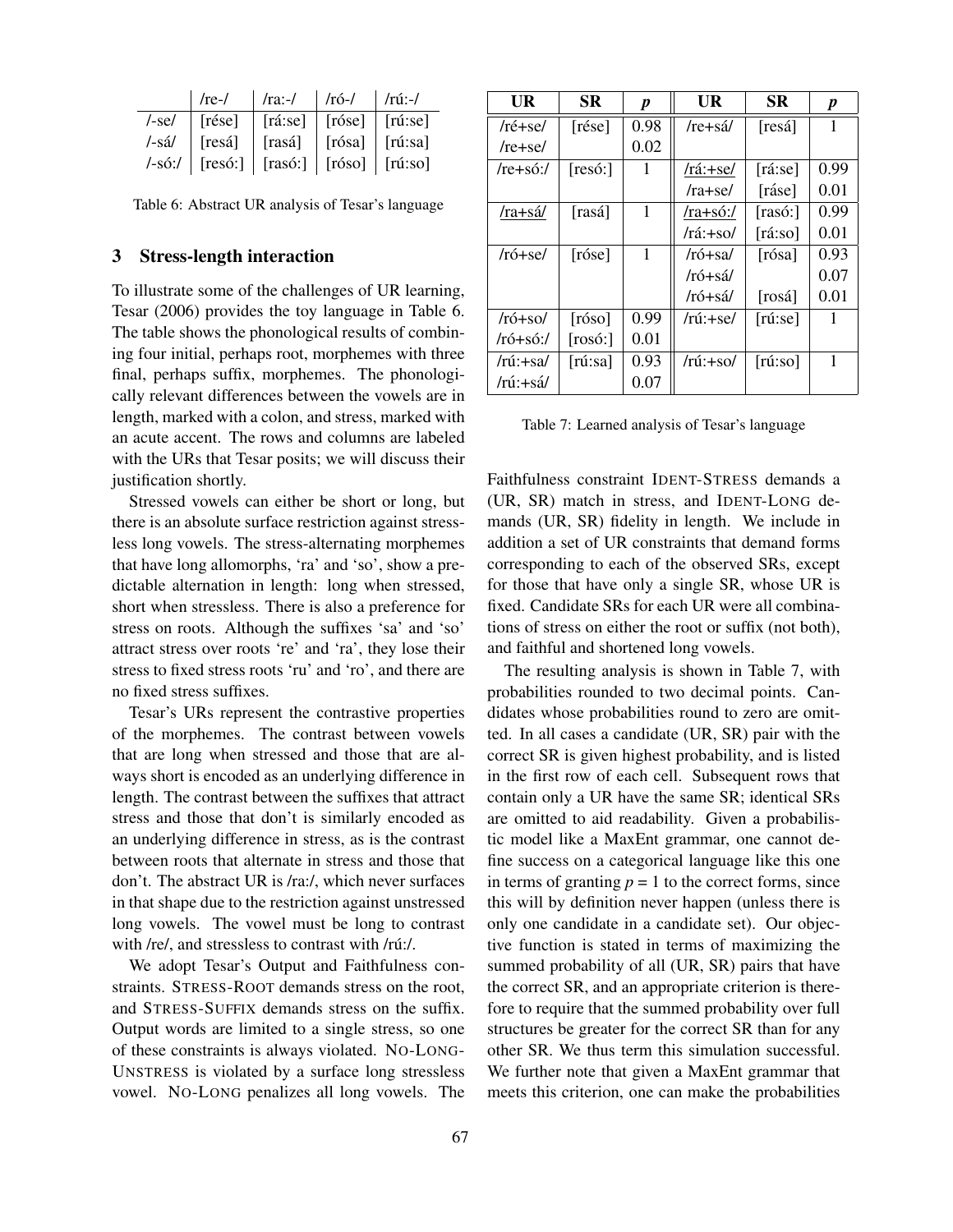| Constraint                                      | Weight   |
|-------------------------------------------------|----------|
| NO-LONG-UNSTRESS                                | 26.43    |
| STRESS-ROOT                                     | 26.05    |
| <b>STRESS-SUFFIX</b>                            | 23.50    |
| <b>IDENT-STRESS</b>                             | 7.66     |
| <b>IDENT-LONG</b>                               | 6.50     |
| $'s \rightarrow s \land s \land s$              | 5.04     |
| $\text{SO} \rightarrow \text{S} \cdot \text{S}$ | 4.96     |
| $"RE' \rightarrow$ /re/                         | 3.85     |
| $\kappa$ A' $\rightarrow$ /ra/                  | 3.15     |
| $\overleftrightarrow{R}$ A' $\rightarrow$ /rá:/ | 0.25     |
| $\text{SO}^2 \rightarrow \text{SO}^2$           | 0.02     |
| $'s \rightarrow s' \rightarrow s$               | 0        |
| $"RE' \rightarrow$ /ré/                         | $\Omega$ |
| No-Long                                         | 0        |

Table 8: Learned weights for Tesar's language

of the correct forms arbitrarily close to 1 by scaling the weights (multiplying them by some constant).

The constraint weights for the analysis are shown in Table 8. Both of the faithfulness constraints IDENT-STRESS and IDENT-LONG have reasonably high weights, which is expected given the observed contrasts in stress and vowel length across morphemes. The highest probability (UR, SR) mappings are in fact always faithful, with alternations arising from different URs being chosen across phonological contexts.

The crucial case for comparison with the abstract UR analysis is the choice between long stressed  $/ra$ :/ and short stressless  $/ra$ , shown with underlining in Table 7. When the morpheme 'ra' combines with 'se',  $(ra:=se$ ,  $[ra:=se]$  is preferred to  $(ra+se)$ , [rasé]), partly because it avoids an IDENT-STRESS violation on the suffix, and also partly because of the greater weight of STRESS-ROOT than STRESS-SUFFIX. On the other hand, when the input is 'ra' and 'sa', IDENT-STRESS is no longer at issue since 'sa', unlike 'se', provides the option of a stressed UR. In this case, the sum of the weights of the constraints preferring short stressless /ra/ in (/ra+sá/, [rasá]) is greater than for those preferring  $/r \land i$ :/ in  $(ra:=sa, [r\acute{a}:\bar{sa}]).$  The fixed stress roots differ from 'ra' in not providing the option of a stressless UR, so that a violation of IDENT-STRESS would be incurred if the suffix were stressed. While the constraint interactions are more complex here, UR choice succeeds in replacing underspecification in a parallel fashion to the simpler case of the ternary voicing contrast discussed in the introduction.

The Output constraints sensitive to vowel length are in the expected configuration given the restriction of long vowels to stressed syllables: unviolated NO-LONG-UNSTRESS has a relatively high weight (the highest), while the often-violated NO-LONG, which penalizes all long vowels, has a relatively low weight (the lowest). IDENT-LONG is sandwiched in between, with the result that an underlying long vowel that surfaces in a stressed syllable will retain its length, while one that surfaces in a stressless syllable will be realized as short, with probabilities approaching 1.

Because of the availability of UR choice, the mapping from an underlying long vowel to a surface short stressless one that high-weighted NO-LONG-UNSTRESS generates is never observed in Table 7. However, it is the high probability of this mapping given underlying length and surface stresslessness that ensures that the grammar generalizes appropriately. One paradigmatic regularity in this language is that stressless vowels are short, even when they occur in morphemes whose stressed variants have long vowels. To see how this is captured, imagine that a learner with the grammar in Table 8 were presented with a new morpheme 'su' in combination with 're', which resulted in SR [resú:]. Given the segmentation  $[{\rm re+s}\omega{\cdot}]$ , it would then form the UR /sú:/, containing the long stressed vowel of the only alternant that it had seen. The morpheme 'ru' also has a single UR, /rú:/, since it is only observed in the learning data as [rú:]. When these are combined as  $/r$ ú:+sú:/ the resulting SR will be  $[r$ ú:su], with probability near 1. That is, the grammar generalizes the length alternations, as well as the stress alternations that occur because of the preference for root over suffix stress.

## 4 Lexically conditioned variation

Here we apply our model to a case of variation, French vowel deletion, which is formalized in terms of candidate SRs having probabilities intermediate between 1 and 0. This case is of particular interest because the probability of deletion varies across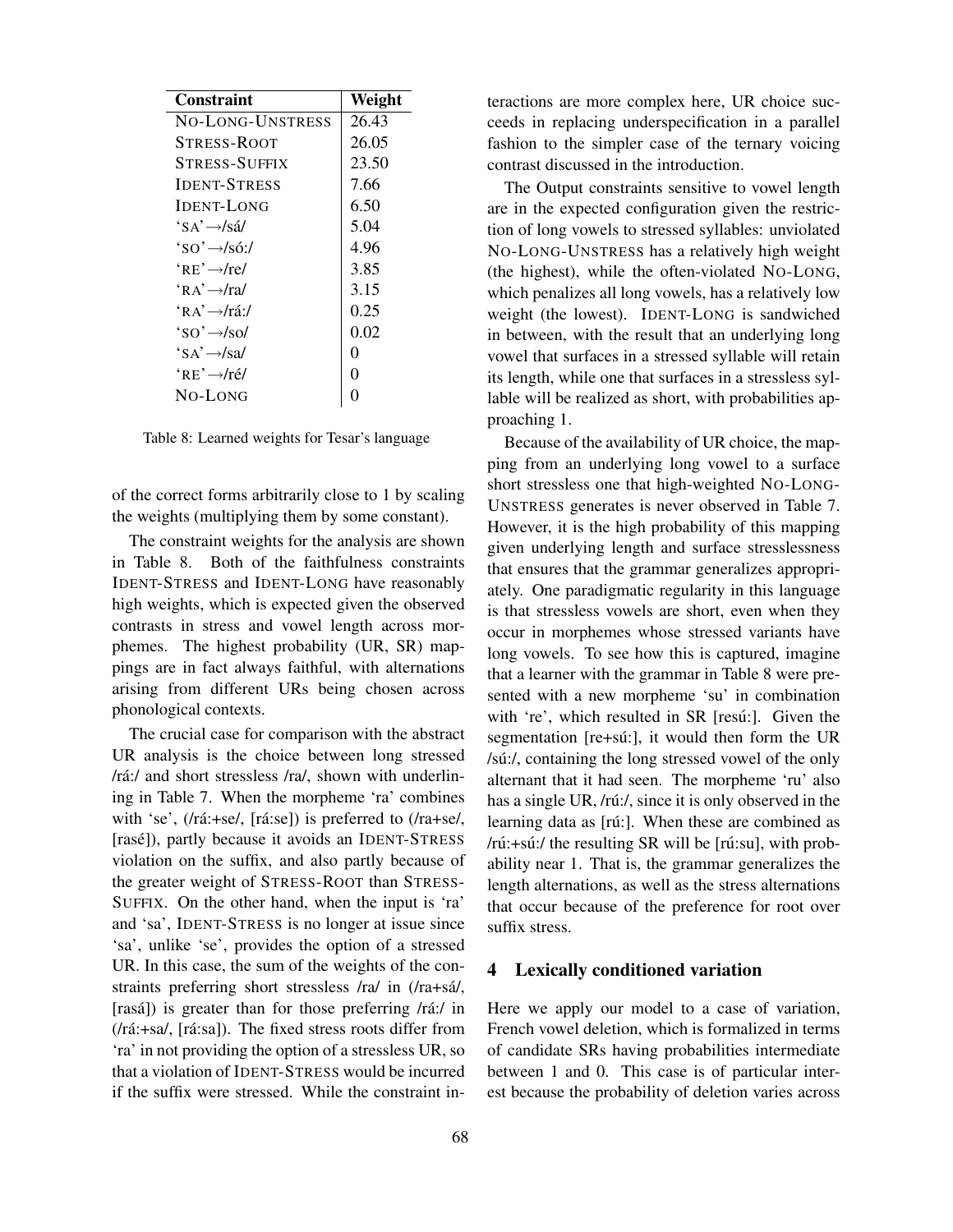|    | Word     | UR               | <b>SR</b>                    | р   |
|----|----------|------------------|------------------------------|-----|
| a. | femelle  | /fømel/          | [formel]                     |     |
| b. | semestre | $/sV$ mest $\mu$ | $[$ søm $estv]$              | 0.8 |
|    |          |                  | [smestr]                     | 0.2 |
| c. | semelle  | $/sV$ mel/       | $[{\rm some}1]$              | 0.5 |
|    |          |                  | [smel]                       | 0.5 |
| d. | Fnac     | /fnak/           | [fnak]                       |     |
| e. | breton   | /bʁøtɔ̃/         | $[\text{b}$ got $\tilde{O}]$ |     |

Table 9: Underspecified URs for French and data

words, which can be captured in terms of differences in weights of UR constraints.

In French, the mid-vowel  $[\emptyset]$  is variably deleted (this vowel is sometimes called 'schwa', though it is not an IPA schwa in most varieties). Like one of the toy voicing languages in section 1, French has a ternary contrast, this time in vowel specification. Words either have a non-alternating [ø] ('femelle'), an alternating  $[\emptyset]$  ('semestre', 'semelle'), or no  $[\emptyset]$ ('Fnac'). The ternary contrast has been analyzed by Anderson (1982) as the result of underspecification.<sup>2</sup> As shown in Table 9, a UR with an underspecified vowel (/V/) is able to be deleted, while a UR with a fully specified vowel  $(\frac{\delta}{\delta})$  is not.

The proportions in Table 9 are partially arbitrary, but accurately reflect the relative probabilities in descriptions such as Dell (1973) and in speaker judgments (Racine, 2007). These show that alternating vowels exhibit a range of deletability. Dictionaries also find the two-way distinction between deleting and non-deleting vowels descriptively inadequate, and a number of experimental and corpus studies find a range of deletion rates across words. Nearminimal pairs in which deletion can occur in both words but at different rates, such as 'semaine' and 'semestre', show that differences in deletion rates cannot be attributed solely to phonological differences, and must be encoded in the the lexicon.

Although [ø]s can be optionally deleted when preceded by a single consonant as in Table 9, [ø] can never be deleted when its deletion would create a

| UR V | <b>SR</b> | $\boldsymbol{p}$ | UR V | <b>SR</b>          | p    |
|------|-----------|------------------|------|--------------------|------|
| Y    | s'mestre  | 0.08             | Y    | s'melle            | 0.04 |
| N    | s'mestre  | 0.15             | N    | s'melle            | 0.45 |
| Y    | semestre  | 0.77             | Y    | semelle            | 0.47 |
| N    | semestre  | 0.01             | N    | semelle            | 0.03 |
| Y    | f'melle   | 0.09             | N    | $F[\emptyset]$ nac | 0.07 |
| Y    | femelle   | 0.91             | N    | Fnac               | 0.93 |
| Y    | breton    |                  |      |                    |      |

Table 10: Learned analysis of French

| Constraint                               | Weight |
|------------------------------------------|--------|
| *CCC                                     | 467.26 |
| Max                                      | 4.93   |
| $"SEMESTRE' \rightarrow /s\phi mest \nu$ | 4.23   |
| 'SEMELLE' $\rightarrow$ /sømel/          | 2.71   |
| $*$ [Ø]                                  | 2.58   |
| $"SEMELLE' \rightarrow /smel/$           | 0.10   |
| 'SEMESTRE'-/smests/                      | 0.03   |
| Dep                                      | 0.00   |

Table 11: Learned weights for French

three-consonant sequence within a word, as in 'breton' [bʁøtɔ̃]. There are also no words with this sort of three-consonant sequence. In addition to learning the differences in the deletion rates of optional  $[\emptyset]$ s, the learner must learn the generalization that an  $\lbrack \phi \rbrack$ must be present in the 'breton' environment. Given a /CCC/ input, we want the grammar to avoid the three-consonant cluster by inserting a vowel.

The phonological conditioning of deletion in real French is far more complex than our simple sketch, but this simplified version is sufficient for present purposes. We use the following constraints. The Output constraints  $*[\emptyset]$  and  $*CCC$  militate against [ø] and three-consonant sequences in the SR, respectively. The faithfulness constraint MAX requires segments in the UR to be present in the SR ('no deletion'), while DEP requires SR segments to be in the UR ('no insertion'). As in the previous sections, UR constraints are only included for morphemes with more than one SR. The learning data consisted of the SRs and probabilities from Table 9.

The resulting analysis is shown in Table 10, using the orthographic convention of marking the lack of a vowel with an apostrophe. The presence of

 $2$ Anderson (1982) argues that underspecification explains the fact that the alternating vowels can both participate in deletion and alternate with  $\lceil \varepsilon \rceil$ , while the non-alternating /ø/ can do neither. However, Morin (1988) presents a number of examples of words that participate in  $\lceil \varepsilon \rceil$ -alternation without participating in deletion.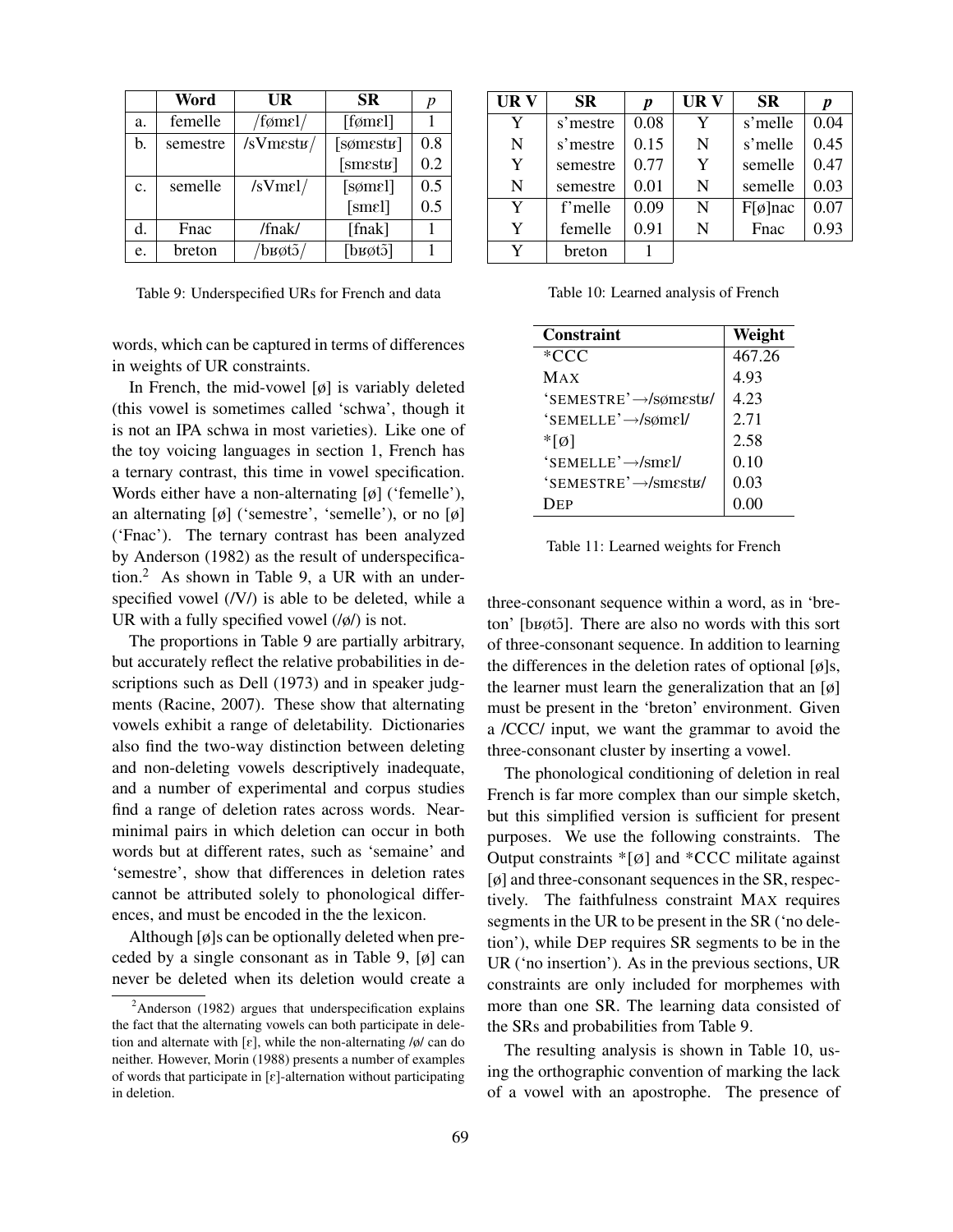an underlying vowel is indicated with a 'Y' in the UR column, and its lack with an 'N'. The analysis captures the difference between the rates of [ø] in 'semelle' and 'semestre' as a difference in UR selection. The UR with [ø] is more likely for 'semestre' than 'semelle'. The source of this difference can be seen in the constraint weights in Table 11. The difference between the weights of the UR constraint for 'semestre' requiring the vowel and the one that omits it is greater than that for 'semelle'. The phonological generalization that three-consonant sequences are forbidden is captured by the high weight of \*CCC relative to DEP, which means that the grammar will add a vowel to a /CCC/ input.

The contrast between the rates of deletion in 'semelle' and 'semestre' illustrates a widespread phenomenon that is unaddressed by most OT approaches to variation and learning, termed lexically conditioned variation (Coetzee and Pater, 2011). That it is handled in at least this toy version of French is a great benefit of this approach. Underspecification, on the other hand, offers no leverage on this problem, since it provides only a distinction between deleting and non-deleting vowels, and not the finer grained distinctions that the data require.

# 5 Conclusions

It is a generally unresolved issue how a learner decides whether to use one, or more, URs in an analysis of an alternation. Presumably, learners begin by encoding the various phonological realizations of a morpheme. How, and when, do they decide to collapse these into a single UR? The problem is made more difficult because as noted in the introduction, learners need to consider contextually conditioned UR choice, which is required for at least phonologically conditioned suppletive allomorphy. Previous work on UR learning, including Tesar (2006), abstracts from this issue by allowing only single URs. As a reviewer suggests, a Minimum Description Length criterion might create a bias for fewer URs, but this seems not yet to have been implemented.

In the present approach, phonological generalizations can be acquired even when multiple URs are used, as shown in all of our simulations. This means that the issue raised in the last paragraph can be completely sidestepped by never requiring learners to adopt single URs for alternating morphemes. This approach also sidesteps the difficult issues of choosing which parts of each alternant make up the single UR, and when to leave some structure underspecified. With the French simulation, we have further shown that UR choice handles data that escape underspecification. These advantages suggest that the single UR doctrine, in place since Jakobson (1948), is worth reconsidering, especially in frameworks like OT that can formalize contextual choice of URs without loss of generalization.

One direction for further research is in modeling not only choice between allomorphs, but also their discovery in morpheme segmentation, which involves increasing the size of the hypothesized UR constraint set. Our initial explorations show promise, and this could lead to useful applications in natural language processing, in which MaxEnt models are of course already common. Another extension is to other cases of semi-supervised learning. Here we sum over all of the (UR, SR) pairs corresponding to an observed form. Similar summations can be made over other full structures when the learning data are incomplete: over representations such as syllable structures and syntactic trees, and even over derivations. One such extension that we have explored is to learning 'opacity' (Kiparsky, 1973); see Staubs and Pater (2012) for initial results, which do rely on a type of abstract UR. Finally, one might attempt to model learning of paradigmatic generalizations that are probabilistic across the lexicon, as in Turkish voicing (Becker et al., 2011) - see the related MaxEnt results in Hayes et al. (2009) and Moore-Cantwell (2012).

## Acknowledgments

We especially thank Diana Apoussidou and David Smith for their collaboration on earlier presentations of this work, and Mark Johnson for extended discussion. Thanks also to Adam Albright, Paul Boersma, Naomi Feldman, Jeff Heinz, John McCarthy, Paul Smolensky, Colin Wilson and three anonymous reviewers for helpful comments. This research was supported by NSF Grant 0813829 to the University of Massachusetts Amherst, by an NSF Graduate Research Fellowship to Robert Staubs, and a SSHRCC doctoral fellowship to Karen Jesney.